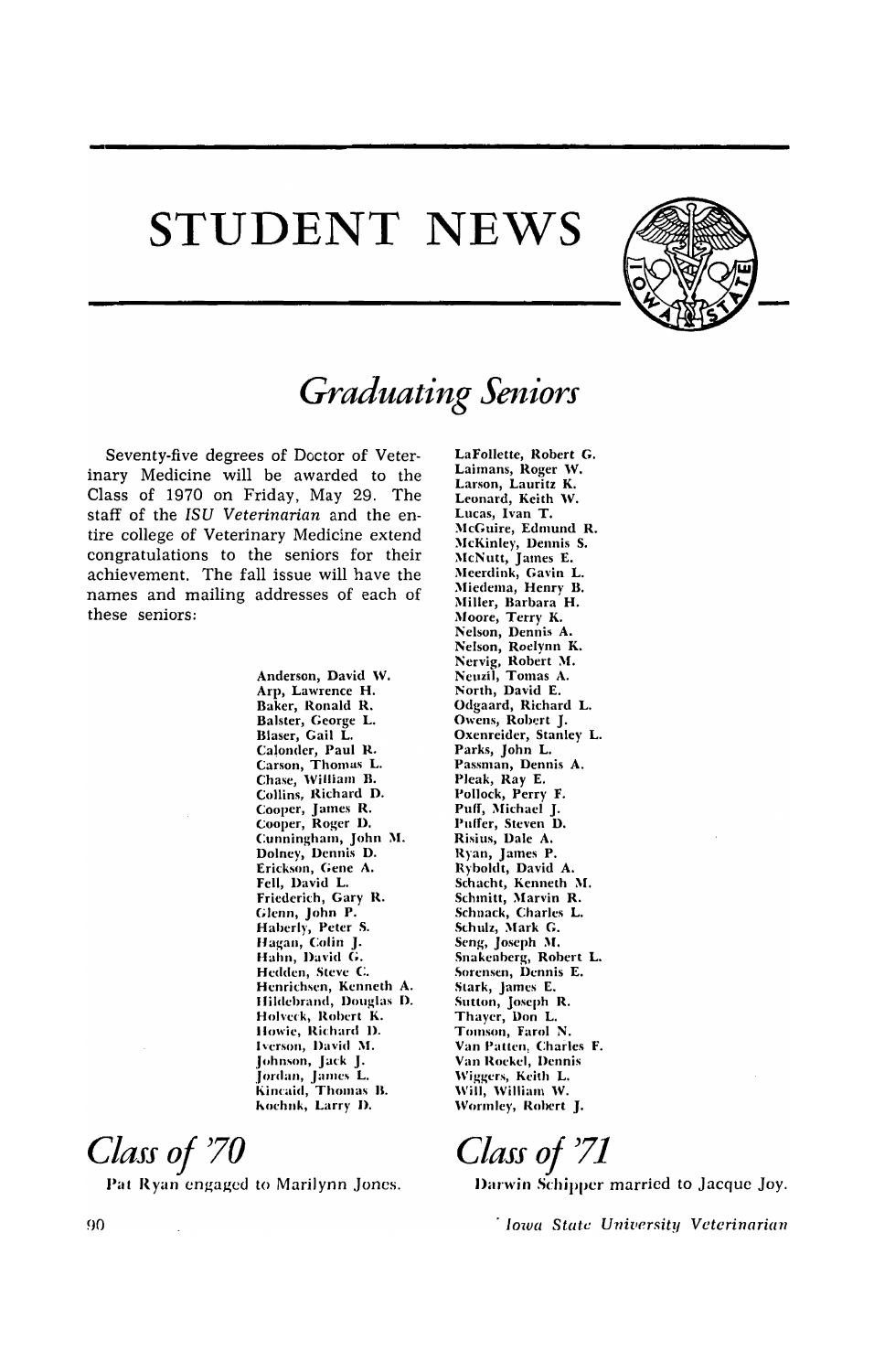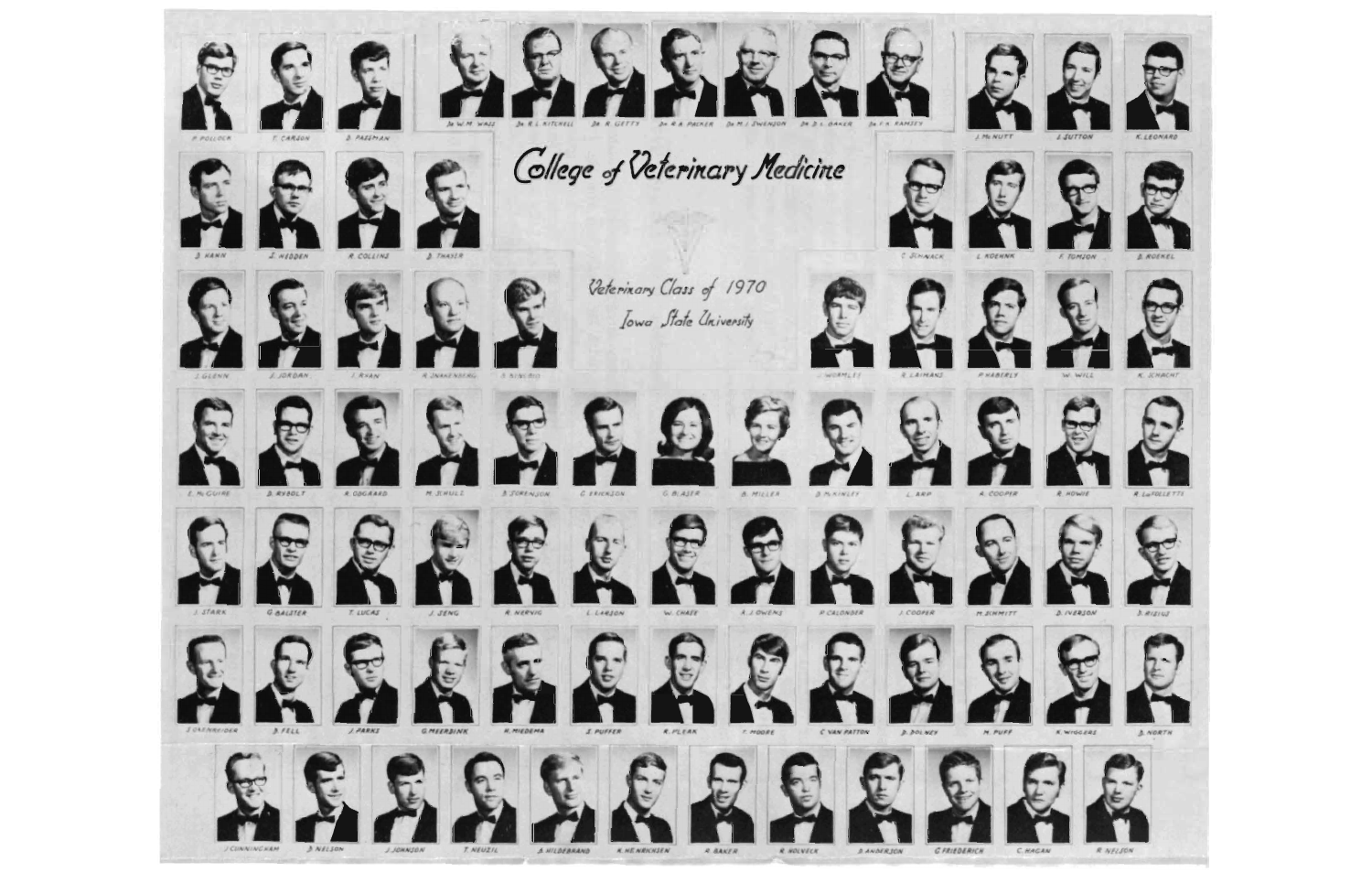## *Classof'l2*

Ken Reese engaged to Sue Farley.

## *Class of '73*

Gary Connell engaged to Jane Delph.

### *The Honors Program*

In the fall of 1967, the present junior class, the first on the new curriculum, also became the first class to participate in an organized honors program in the College of Veterinary Medicine. Students in veterinary school have always been eligible to qualify and participate in Universitywide honors seminars, but in 1967 the college of Veterinary Medicine set up criteria for membership and requirements for the designation of graduating with honors, appointed a student representative from the Veterinary College to the all-University Honors Program student-faculty board, and organized several courses designed to be of special interest to veterinary students.

Currently the requirements to participate in the Honors Program of the Veterinary College are completion of two quarters in the Veterinary Medicine curriculum plus attainment of a 3.0 grade point average. If in any future quarter a student who is below a 3.0 raises his average to a 3.0 or above, he will then be eligible to participate.

The requirements for Honors recognition at graduation are completion of four honors courses in at least three different departments.

The present faculty advisors are Dr. Haensly, Dr. Greve, and Dr. Evans.

The courses are voluntarily offered by faculty members, are offered for one credit on a pass-fail basis (the first year letter grades were given), and are quite varied in content and organization. Most are limited to small groups so as to enable effective participation by each person. Some courses are informal lectures, some require the students to investigate and present the lectures, and others offer the opportunity to do individual research projects. Examples of some of the courses that have been offered (some are repeated) are introduction to radiology, acid-base balance, host-parasite relationships, special projects in bacteriology, laboratory animal medicine, physiology of reproduction, biomedical computor use, review of enzymes used in clinical pathology.

The Honors Program has members from three classes now, and these members meet regularly. There has been much discussion about encouraging veterinary honors students to take advantage of and enroll in the university-wide honors seminars. Also, there have been suggestions to somehow expand and/or change the program to include all the students in the college so everyone may have the opportunity to benefit from the honors courses in the College of Veterinary Medicine. A questionnaire has been prepared to see how much interest students have in such an expansion.

### *Juniors Visit Drug Firms*

Thirty-three members of the junior class along with Dr. McCurnin and Dr. Prickett spent spring quarterbreak as guests of three prominent drug firms. Our itinerary included visits to Eli Lilly and Company in Indianapolis, Ind., the Upjohn Company in Kalamazoo, Mich., and Parke-Davis & Company in Detroit, Mich. Transportation between cities was provided by a chartered bus at a total cost of twenty-seven dollars per student. Once we reached our destinations, our hosts provided us with hotel and motel accommodations, cocktails, meals, entertainment, and guided tours of the company facilities.

Due to the diversity of the activities made available to us, I believe there was something of interest to everyone. We were taken on extensive tours of both the research and production facilities of the companies involved. Panel discussions, guided tours, and cocktail hours provided chances to talk with company representa-

*Iowa State University Veterinarian*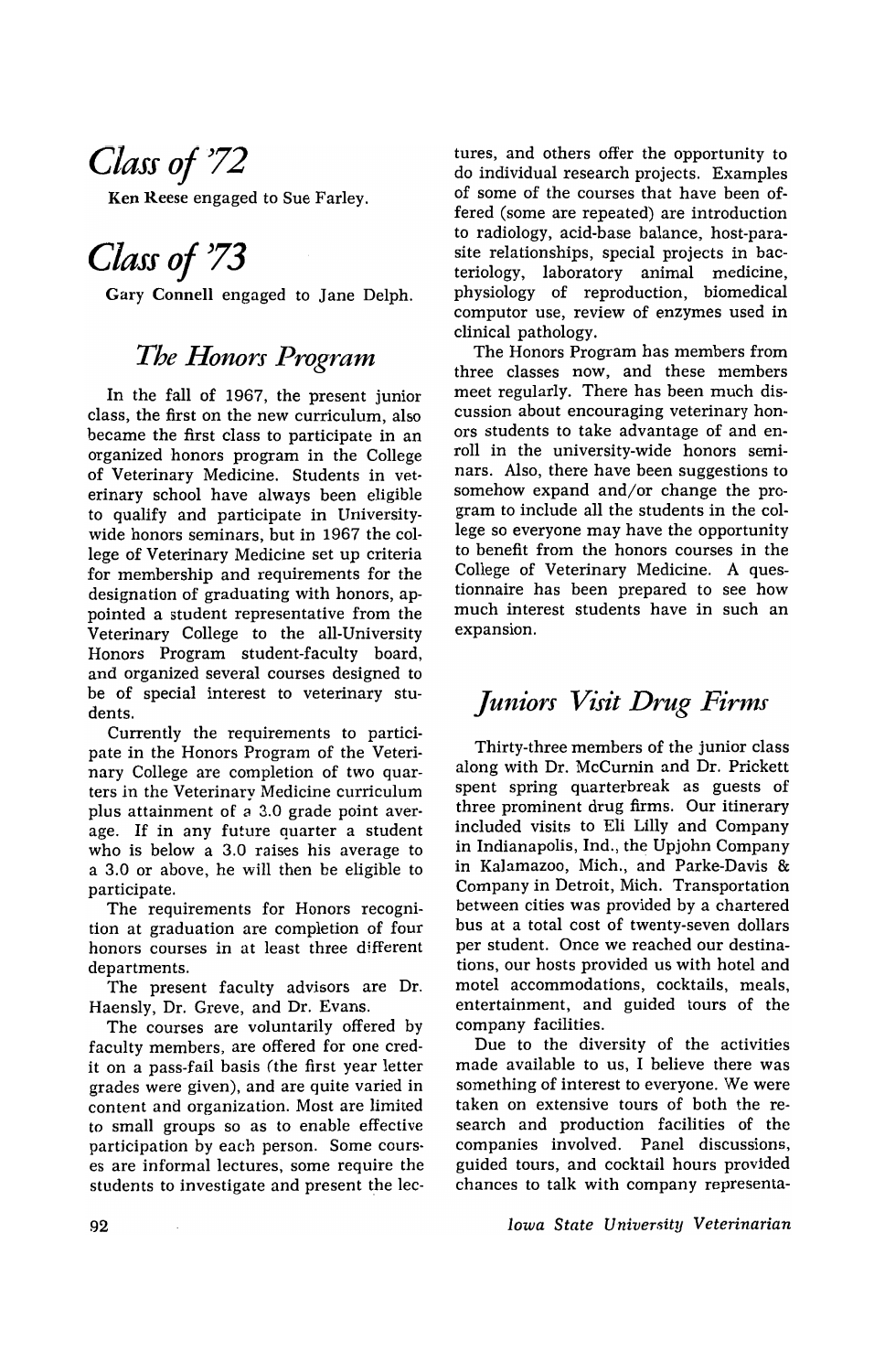tives concerning the philosophies and objectives of the drug firms as well as employment opportunities for the veterinarian in the drug industry. Also, of course, the trip gave us all a chance to escape from the pressure of academic life. The drinks were free and our evenings were free so there was ample opportunity for those who were so inclined to visit the local nightspots.

### *Alpha Zeta*

Alpha Zeta is a national honorary professional fraternity composed of agricultural and veterinary medicine students. Sixteen Iowa State veterinary students are members of the 70 man Iowa State Chapter. It was founded at Ohio State University in 1897 at a time when the image of agriculture was at a low ebb and need for leadership in the growing American agricultural industry was desperate. Because of this environment, the honorary fraternity was established with this purpose: to promote agriculture in its broad concept while encouraging and developing its actual and potential leadership.

Alpha Zeta was founded as an honorary professional service fraternity in whose membership would be combined the qualities of high scholarship, fine fellowship, and sound character. It was only through leadership that they could hope to promote agriculture successfully and to develop better men and a better agriculture for the good of society.

The spirit of the fraternity, in the words of founder Charles W. Burkett, was ". . . to give, not to receive; to serve, not ourselves, but the agricultural education, and in every way possible all people engaged in the profession of agriculture." Therefore, Alpha Zeta was founded, not for the benefit of the group or its individual members, but that services could be performed to enable agriculture to make maximum contribution to its workers and society.

Issue, No.2, 1970

### *Omega Tau Sigma*

In 1965, a group of veterinary students who felt the need to pursue additional avenues in their continuing veterinary education established the Iowa State Chapter of Omega Tau Sigma, professional veterinary fraternity. With the assistance of the faculty these students instituted a fraternity which not only provided social activities, but also strove for the betterment of the veterinary profession.

In the last five years Omega Tau Sigma has continued to grow and develop. At present it is made up of seventy-eight active members and six faculty advisors including Dr. Adams, Dr. Hull, Dr. Carter, Dr. Jackson, Dr. Blevins, and Dr. Greve.

The purpose of Omega Tau Sigma is to strengthen the veterinary profession. It believes in binding all veterinarians together through friendship, cooperation and respect. Through this bond with the free exchange of ideas, the effect of the veterinarians' efforts in aiding the animal kingdom, his clientele, and his colleague will be increased. The combination of interclass association and social atmosphere promotes an environment of mutualism which is needed in the veterinary profession of the future.

In an attempt to assist in the rapidly expanding educational programs, Omega Tau Sigma instituted a weekly seminar program. The seminars are presented for the benefit of the entire College of Veterinary Medicine. It is hoped that through these seminars additional information can be provided on various subjects of interest and importance.

#### *Phi Zeta*

Phi Zeta is the honor society of Veterinary Medicine. From its creation in 1925, it has been the aim of Phi Zeta to stand for the constant advancement of the veterinary profession, for higher educational requirements, and for high scholarship. As stated in the National Constitution, the object of the society shall be to recognize and promote scholarship and research in mat-